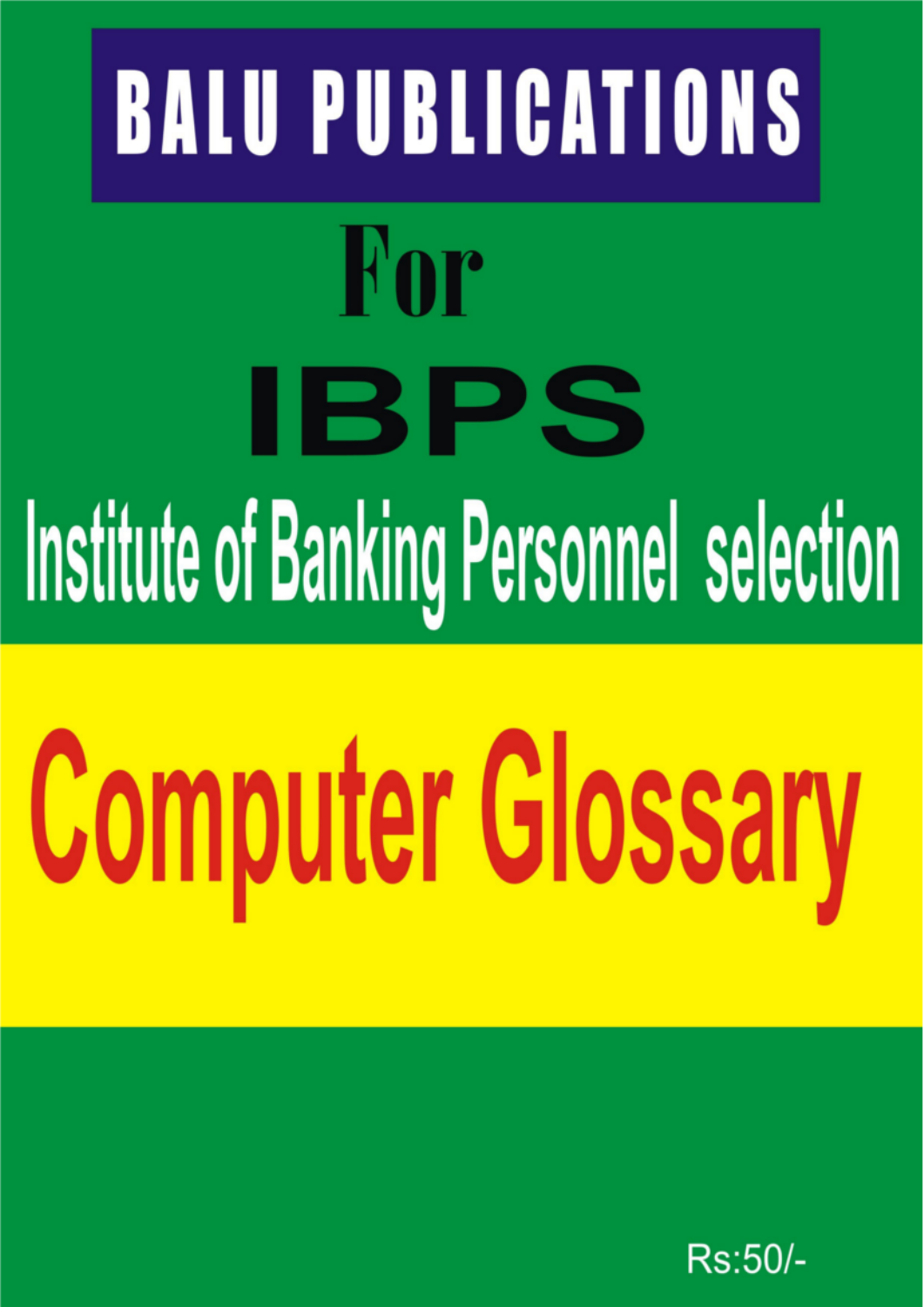# **COMPUTER GLOSSARY**

| Abacus                     | Earliest calculating machine developed by Chinese about 3000 years ago.                                                                                                                                                                                                                                                                                                                                                                                                                                                                                    |
|----------------------------|------------------------------------------------------------------------------------------------------------------------------------------------------------------------------------------------------------------------------------------------------------------------------------------------------------------------------------------------------------------------------------------------------------------------------------------------------------------------------------------------------------------------------------------------------------|
| Abort                      | To halt a processing activity (either by the operating system or human intervention)<br>in a computer before obtaining final result because continuing it as such would not<br>yield meaningf ul/conclusive output.                                                                                                                                                                                                                                                                                                                                        |
| <b>Absolute Address</b>    | An address that is pern-anently assigned by the manufacturer to a storage location<br>or a pattern of characters that identifies a unique storage location without further<br>modificatio 1. To identity a storage location without the use of any intermediate<br>reference.                                                                                                                                                                                                                                                                              |
| Access                     | To locate the desired data.                                                                                                                                                                                                                                                                                                                                                                                                                                                                                                                                |
| Access Arm                 | A part of disk storage unit that is used to hold one or more reading/writing heads.                                                                                                                                                                                                                                                                                                                                                                                                                                                                        |
| <b>Access Method</b>       | Any of the data management techniques available to the user for transfering data<br>between main storage and an input/output device.                                                                                                                                                                                                                                                                                                                                                                                                                       |
| <b>Access Time</b>         | Time interval between the data requested by ALU (arithmatic logic unit in the<br>central processing Unit) and data made available to it. It is often used as a reference<br>to the speed of a memory.                                                                                                                                                                                                                                                                                                                                                      |
| Accuracy                   | The deviation, or error, by which an actual output varies from an expected ideal or<br>absolute output. Each element in any system contributes errors, which should be<br>separately specified if they significantly contribute to the degradation of total<br>system accuracy. In analog- to-digital converter, accuracy is tied to resolution. For<br>iastance a 13 bit A/D converter can resolve to one part in 213 or 8192, so best<br>accuracy as a percentage of full scale range is theoretkally 8192, or about 00125 %.<br>ISO 9001:2008 INSTITUTE |
| Accumulator                | A register, or a set of registers in the central processor used for temporarily storing<br>the numerical result on an operation performed by the arithmatic and logic unit.                                                                                                                                                                                                                                                                                                                                                                                |
| <b>Acoustic Coupler</b>    | A type of modem which enables to feed data from microcomputer (after suitable<br>convers ion) to be communicated over regular telephone lines by means of sound<br>signals.                                                                                                                                                                                                                                                                                                                                                                                |
| <b>Acoustic Delay Line</b> | A device using regenerated shock waves in a conducting material (like mercury) for<br>storing information.                                                                                                                                                                                                                                                                                                                                                                                                                                                 |
| Activity                   | A term used to indicate that a record in a master file is used, altered or referred to.                                                                                                                                                                                                                                                                                                                                                                                                                                                                    |
| <b>Actual Key</b>          | A data item that may be used as a hardware address and that expresses the location<br>of a record on a mass storage device.                                                                                                                                                                                                                                                                                                                                                                                                                                |
| Adder                      | An electronic device (logical circuit) to add together two numbers. It can also<br>subtract two numbers using two's complement arithmatic.                                                                                                                                                                                                                                                                                                                                                                                                                 |
| Address                    | It is an identification mark, usually to reference the location (in memory, or a<br>register) an item of data or an instruction. This address serves for storing data and<br>fetching it out.                                                                                                                                                                                                                                                                                                                                                              |
| <b>Addressing Mode</b>     | It is the method use .1 in an instruction for specifying the data to be used or the<br>location into which the result is to be placed.                                                                                                                                                                                                                                                                                                                                                                                                                     |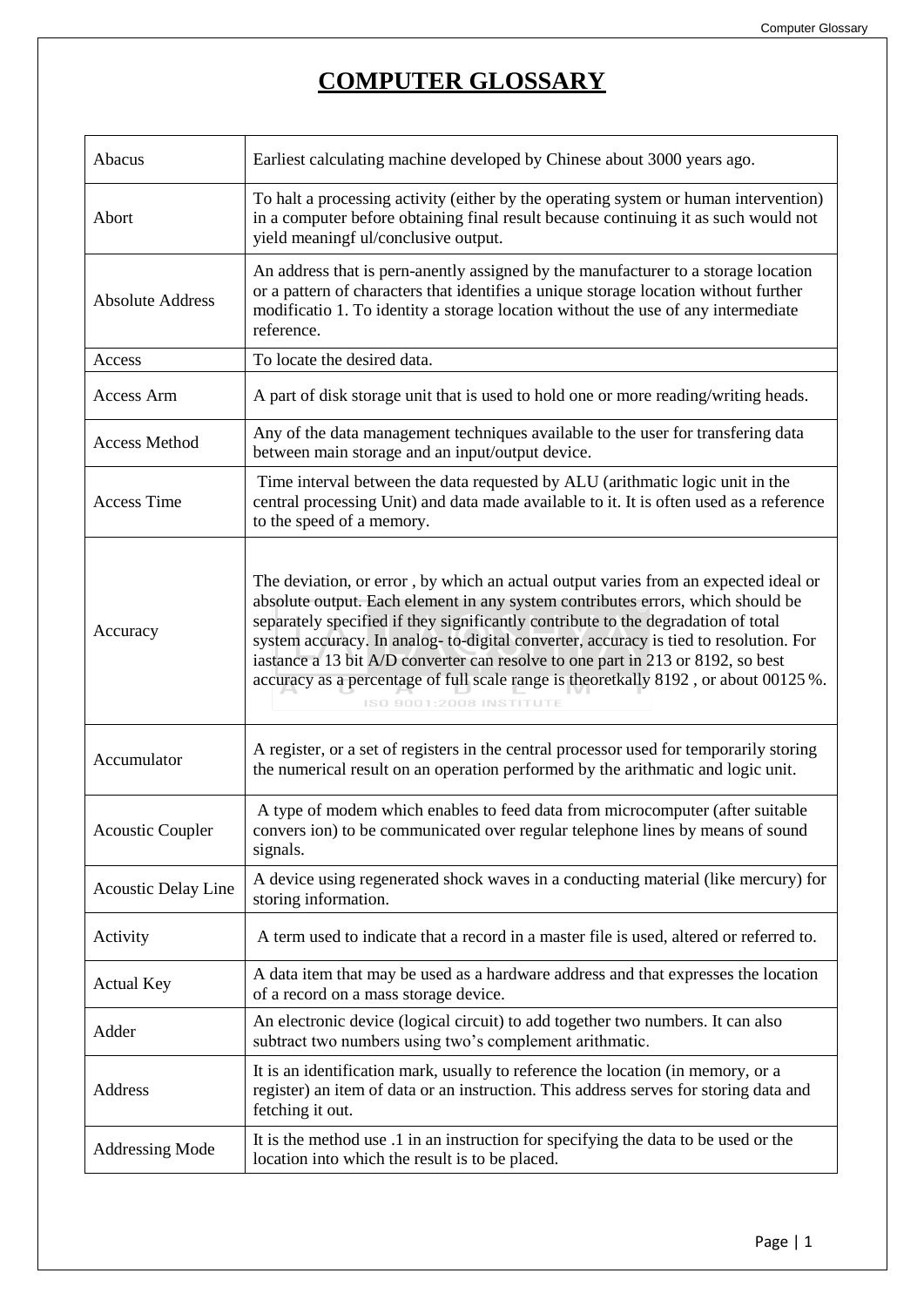## **COMPUTER GLOSSARY**

| Algol                                  | Algorithm language-(Programming language)                                                                                                                                                                                                                                                                                                    |
|----------------------------------------|----------------------------------------------------------------------------------------------------------------------------------------------------------------------------------------------------------------------------------------------------------------------------------------------------------------------------------------------|
| Algorithm                              | It is a sort of scheme that narrates the point to point evolution of the technique to<br>deal with solution of a particular task such as flow chart, dealing with program<br>procedure. A set of simple and clearly defined instructions (steps), without<br>involving any personal judgement, which enable solution of any complex problem. |
| Allocation<br>Mechanism                | The means by which a shared resource is assigned to the various elements which<br>are potentially able to use it (a step by step procedure for solving a problem or<br>accomplishing an end).                                                                                                                                                |
| Alphanumeric                           | A repertoire of characters which contains 'Aiphabatic' characters, i.e. letters and<br>special characters, as well as figures (numbers).                                                                                                                                                                                                     |
| Alphanumeric Data                      | Data represented by letters and digits, (with special characters and the space<br>character).                                                                                                                                                                                                                                                |
| ALU (Arithmatic<br>and Logic Unit)     | It is a sort of central processor that organises, controls and carries out arithmatic and<br>logic 1 process.                                                                                                                                                                                                                                |
| <b>Ambient Conditions</b>              | The environment of an enclosure surrounding a given device or equipment.                                                                                                                                                                                                                                                                     |
| Amplitude                              | The size or magnitude of a voltage or current waveform.                                                                                                                                                                                                                                                                                      |
| Amplitude<br>Modulation                | Variation of carrier's signal stiength (amplitude), as a function of an information<br>signal.                                                                                                                                                                                                                                               |
| Analog                                 | An expression of values which can vary continuously, e.g. resistance, current,<br>voltage etc. or a reference to the representation of data by continuously variable<br>quantities. As contrast to analog, digital means that signal can have 2 stages. viz,<br>zero or full value.                                                          |
| <b>Analog Computer</b>                 | It uses electronic circuitary to represent physical processes, with change in electric<br>current representing the behaviour of the system being studied.                                                                                                                                                                                    |
| Analog Data                            | Data represented by a physical quantity that is considered to be continuously<br>variable and whose magnitude is made directly proportional to the data or to a<br>suitable function of the data.                                                                                                                                            |
| Analog to Digital<br>$(A/D)$ Converter | A device or sub-system, that changes real world analog data to a form compatible<br>with binary (digital) processing.                                                                                                                                                                                                                        |
| <b>AND</b> Gate                        | A logic circuit whose output is high only when all inputs are high.                                                                                                                                                                                                                                                                          |
| AndrOid                                | A robot appearing as human being.                                                                                                                                                                                                                                                                                                            |
| Annotation                             | Explanation added to a program to assist the reader.                                                                                                                                                                                                                                                                                         |
| <b>Annotation Symbol</b>               | A symbol used to add messages or notes to a flow chart.                                                                                                                                                                                                                                                                                      |
| <b>Application Package</b>             | A set of programs directed at some application in general, driven by a series of<br>computer commands.                                                                                                                                                                                                                                       |
| Application<br>Program                 | A computer program written for or by the end user of a computer system. An<br>applicat ion program does not contribute to the effective use of computer system,<br>but it makes a direct contribution to performing a particular role within an<br>organisation and meets the needs of the users.                                            |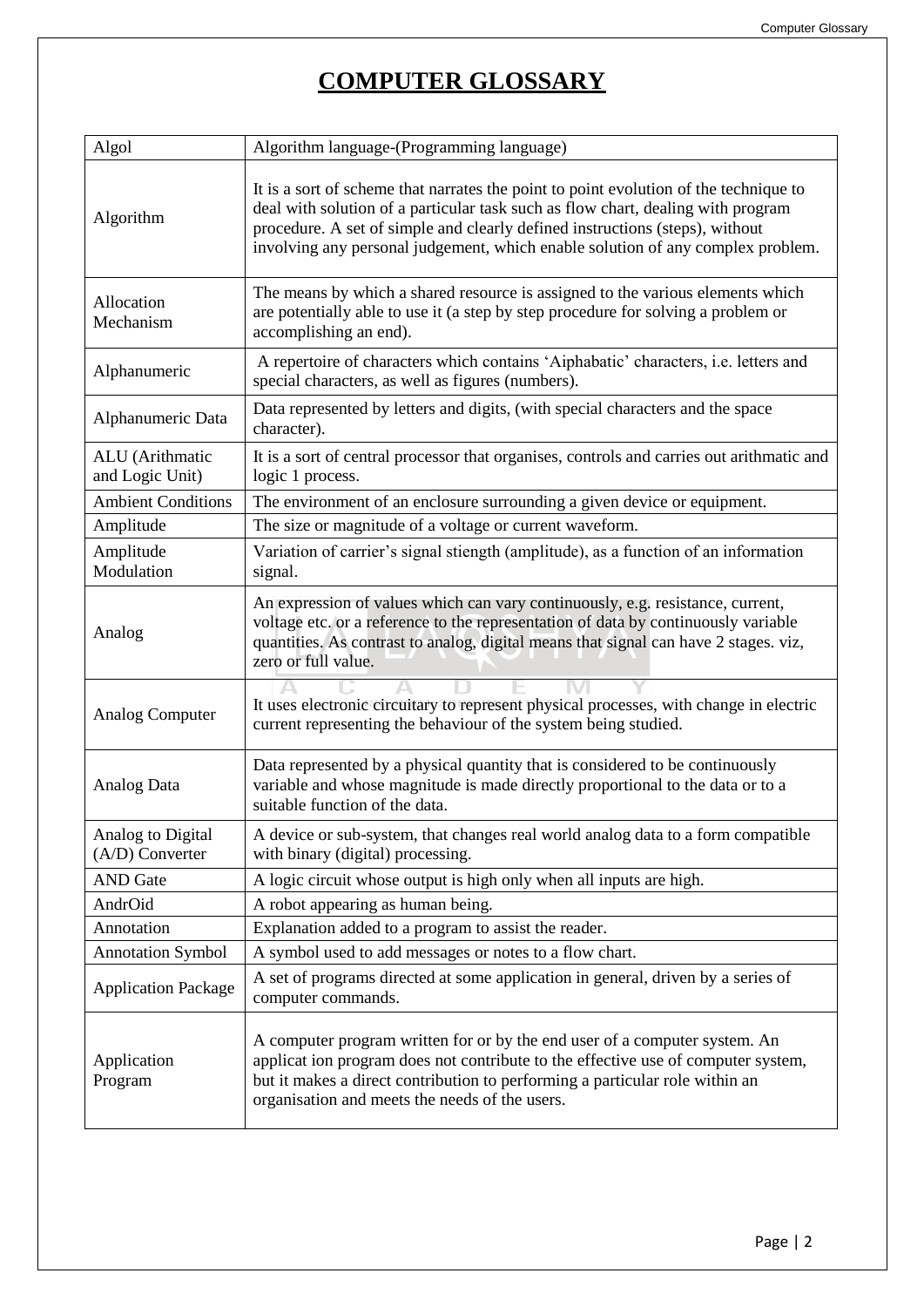## **COMPUTER GLOSSARY**

Π

| Application<br>Software        | It consists of programs for performing specific processing applications. It is that<br>program which tells the computer how to perform specific task, such as preparation<br>of company pay roll or inventory management.                                                                                                                                                                         |
|--------------------------------|---------------------------------------------------------------------------------------------------------------------------------------------------------------------------------------------------------------------------------------------------------------------------------------------------------------------------------------------------------------------------------------------------|
| ArchitectQre                   | The organisation and interconnection of computer system components and<br>interconnection of various hardware to include details like input/output operation<br>and control, memory organis ation and available addressing modes, instruction set<br>and user interface. The structure functional and performance characteristics of a<br>system, specified in an implementation independent way. |
| Argument (Actual<br>Parameter) | A value or address that is passed to a subroutine, or function, or procedure'at the<br>time it is called.                                                                                                                                                                                                                                                                                         |
| Arithmatlc<br>Instruction      | A machine instruction specifying an arithmatic operation and the operand(s) on<br>which the arithmatic operation is to be performed.                                                                                                                                                                                                                                                              |
| Aritbmatic Operator            | A symbol representing a simple arithmiatic operation.                                                                                                                                                                                                                                                                                                                                             |
| Array                          | Arrangement of data items in a particular order or pattern. A form in which a<br>collection of data items can be stored in computer memory. One-dimensional array,<br>(called vector) consists of a single sequence of elements. Two-dimensional array<br>(called matrix) consists of a fixed number of rows and a fixed number of columns.                                                       |
| Artificial<br>Intelligence     | Field of study that enables computers to think like human beings, and using<br>computers to solve problem that appear to require human intelligence or<br>imagination.                                                                                                                                                                                                                            |
| <b>ASCII</b>                   | An eight level (7 bits+1 parity bit) code from American Standard Code for<br>Information Interchange. In it, the letters, numbers and symbols are coded as 7<br>binary characters, 8th bit being used for parity check. $2 = 128$ characters can be<br>represented by this code.                                                                                                                  |
| Assembler                      | It is a program for automatically translating assembly language (a low level<br>programming language in which instructions generally have one to one<br>correspondence with machine code) into machine code (the binary instructions<br>which are directly understood by the computer). Input to assembler is called source<br>program and the output is called the object program.               |
| <b>Assembly Code</b>           | It is the code used for writing programs in assembly language. It uses mnemonic<br>symbols like ADD, SUB etc. to specify operations or addition and subtraction.                                                                                                                                                                                                                                  |
| <b>Assembly Language</b>       | A means of communicating with a computer at a lower level (between high level<br>and machine language).                                                                                                                                                                                                                                                                                           |
| Assignment<br>Statement        | A fundamental statement in most programming languages. It assigns a new value to<br>a variable. It causes a new value to be placed at the appropriate storage location<br>where the variable is located in memory.                                                                                                                                                                                |
| <b>Associative Storage</b>     | Storage in which the cells can be directly addressed by content.                                                                                                                                                                                                                                                                                                                                  |